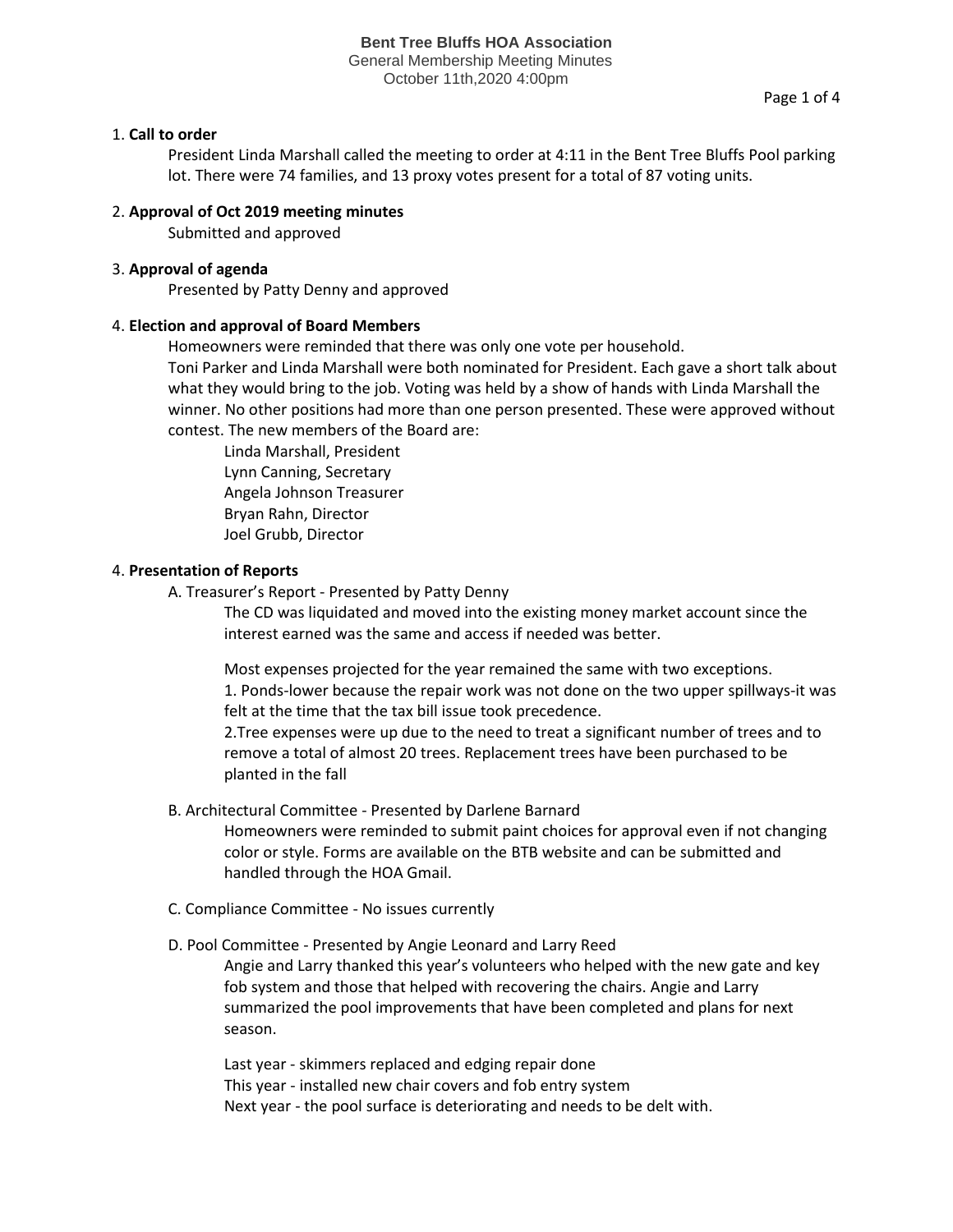Page 2 of 4

Options are:

- 1. Paint only lasts a few years
- 2. Acid wash eats into surface eventually impacts pool limited applications
- 3. Resurface most expensive-best option lasts the longest

Currently there are plans to paint the kiddy pool, but the main pool surface repair is on hold for now pending further discussion and funding.

- E. Welcome Committee Presented by Tamara Bishop and Gina Seibel Since January 8 new families have been welcomed to the neighborhood.
- F. Pond Committee Presented by Randy Naylor

The pond was treated 11 times this past year. There is now a good system for which chemicals and amounts to use for different weed problems. The fish kill a couple of years ago resulted in almost no fish remaining in the upper pond. It was decided to restock the ponds with most of the fish going into the upper pond. Minnows, bass and crappies will be added this fall. There was \$1,000 budgeted for this project in the current budget. The total number of fish will vary depending on the final size of the fish and price.

- G. Garage Sale Committee Presented by Marilyn Campbell This year's spring neighborhood garage sales had to be cancelled due to CCOVID restrictions in the spring.
- H. Social Committee Presented by Krista Grubb

Almost all events were canceled this year excepting the Easter event due to COVID concerns. The majority of this year's budget remains.

I. Improvements Committee - Presented by Bryan Rahn

Pre-COVID, the committee had recommended benches, a playground and walking trails for the neighborhood. These plans were derailed by the unexpected tax bill presented to the HOA, which has been resolved. Pond spillways condition and needed repairs postponed these plans further. Post-COVID, it was decided to do a few small projects in the neighborhood to give homeowners and their children something outside to do; the basketball net at the pool, a tether ball and soccer goals were installed at a minimal expenditure.

Looking further down the road, since the Rock Island Spur of Katy Trail has been opened there is increased interest in having better access to the neighborhood common ground and trails and potentially connecting the BTB trails to the Rock Island Trail.

There are several access points to our common grounds.

1. High Point loop- has 2 sidewalk access points and a third that can be paved. It has been proposed to put a circular walking path around the common ground, a small playground, kickball bases to complement the current soccer goals.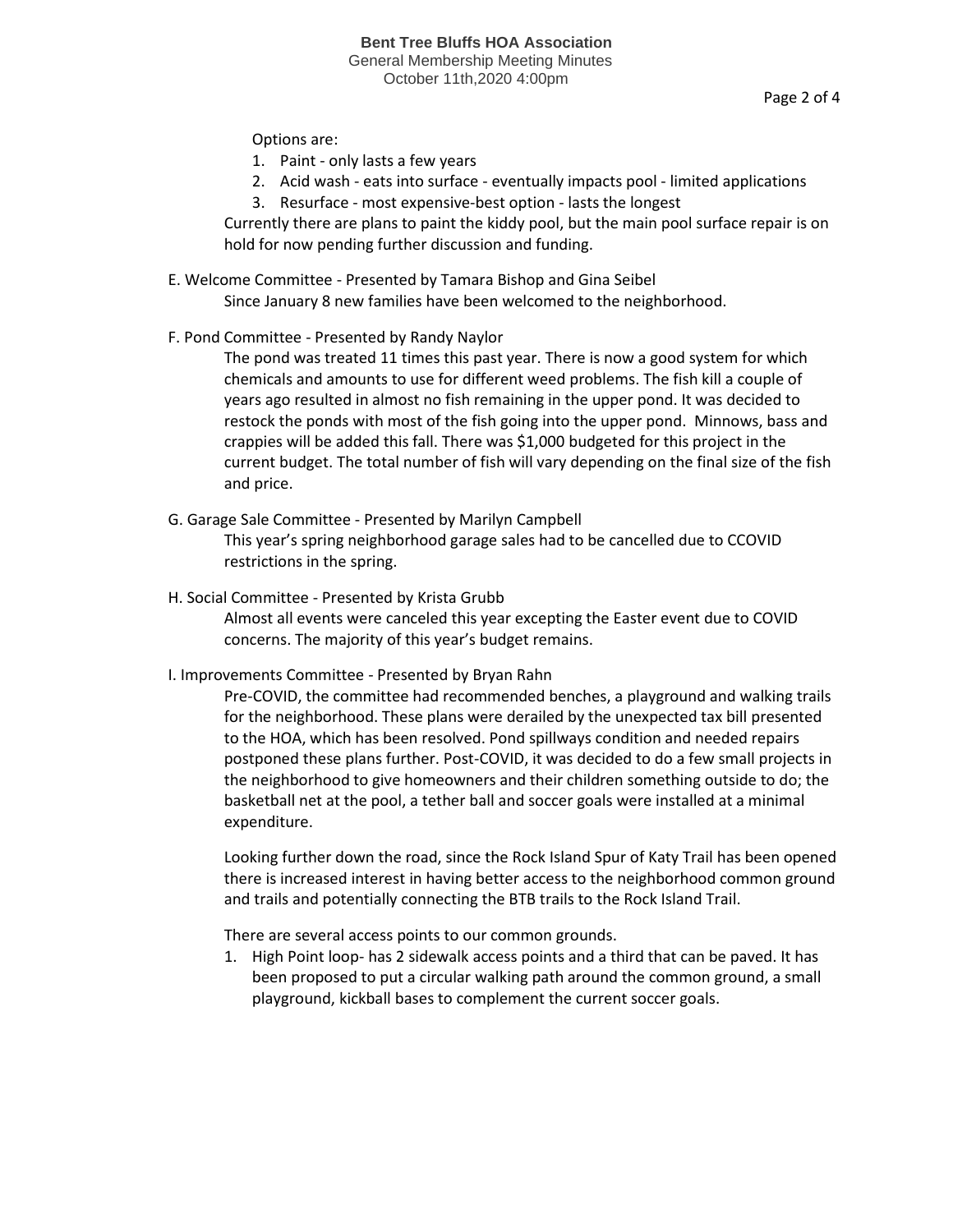- 2. Overbrook Drive- There is easy access to the common ground around the three ponds off Overbrook. Some consideration has been given to improving access on the other side of Overbrook along the northwestern side by the creek and creating a more defined trail to meet up with the RI trail. Currently areas of this are swampy and would require extensive improvement/stabilization to hold up. It is possible that we could have a few designated parking spots off Overbrook and possibly a small playground in the common ground on the northwestern side of Overbrook away from the ponds.
- 3. On the pond side, it would be possible to create and better define a walking path around each of the ponds with a few areas of seating, benches, big rocks and split tree trunks. The ground in this area is sloped and would require some grading work to make a walkable track.
- 4. From Bent Tree Drive there is a 15-foot-wide track of common ground access from the street that fans out to 42 feet at the bottom of the hill that provides access to BTB common ground. There is no separation from neighboring homeowner yards, it is a moderately steep downhill walk which may require steps or paving

Currently there is no money budgeted for any of these improvements.

These neighborhood improvement ideas were opened for discussion: A spirted discussion ensued over the following items.

> Potentially paving a sidewalk off the the Bent Tree Drive access point to provide better defined and easier access to the common ground and woods with costs estimated at around \$2,000. If steps were needed the estimate could increase to\$4,000 to \$5,000. Additional funds for a mulched or gravel trail through the woods that could potentially connect to the RI trailhead. Distance to the RI trail is about 500 feet from the Bent Tree Drive access point and ½ mile from the over Overbrook Drive access point. Ongoing maintenance and expenses would also need to be evaluated.

> A few homeowners expressed concern over the following issues that could impact Bent Tree Drive: street parking, strangers, trespassing, people cutting through back yards…

> Discussion of the pros and cons was vigorous. A number of homeowners expressed a desire to be involved in the decision-making process and it was suggested that costs needed to be better defined and possible ways to give more privacy to the homes along the existing access points should be explored. A motion was made and approved tabling a vote to proceed with further planning pending more research. Several volunteers signed up to be involved with helping the neighborhood pursue additional options and ideas. An update will be presented at the next HOA meeting

## **5. New Business**

A. Review and approval next year's budget.

The board voted to keep dues unchanged for the coming year due to the unpredictable affect COVID could have on homeowner's income. Next year's budget as presented covers basic expenses with no new projects and has a projected shortfall of \$3,180.00. This can be covered by BTB HOA money set aside for emergencies but will have to be delt with down the road. Next year's budget was approved.